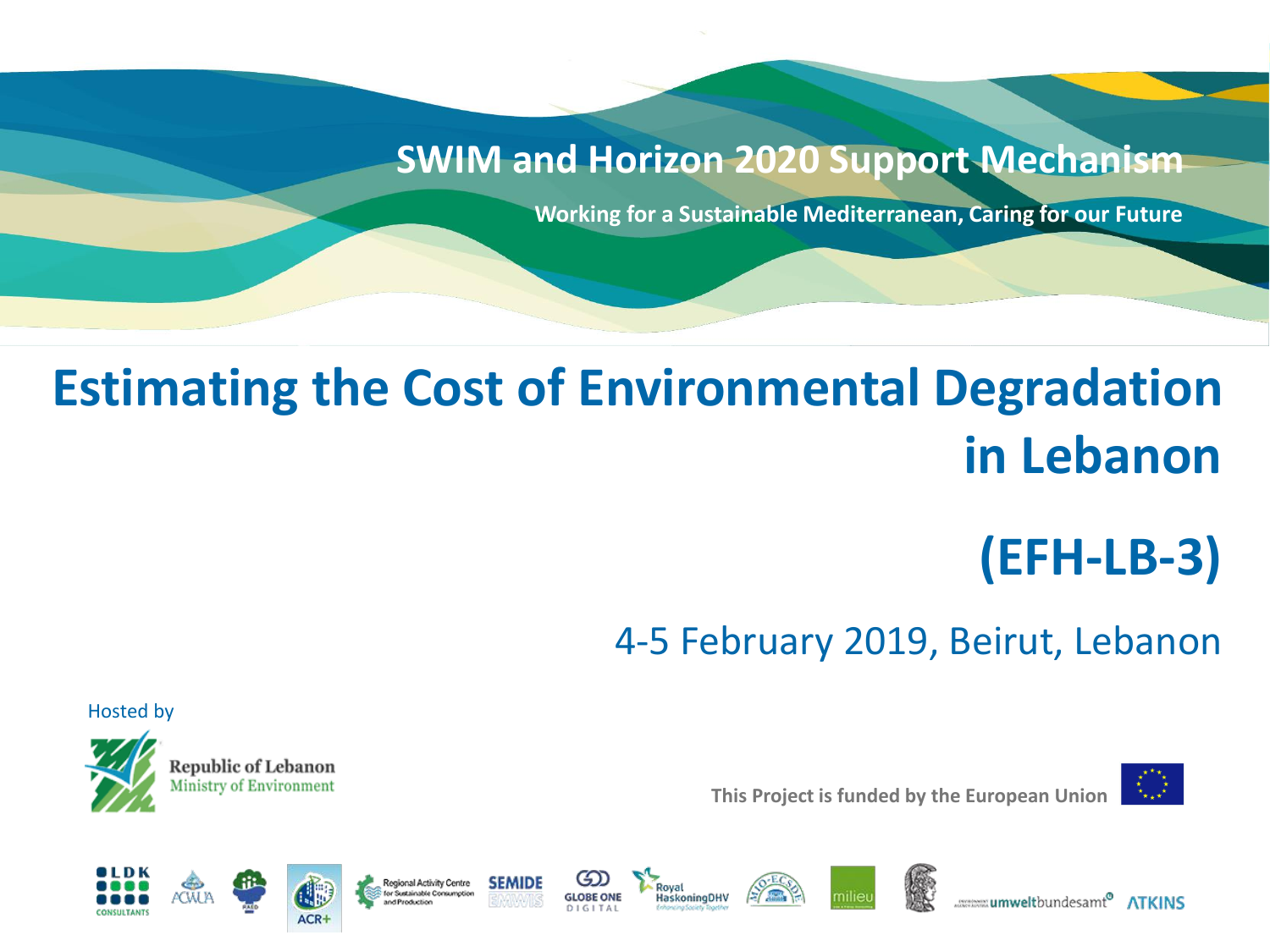# **Value of Waste Water Treatment**

# **Applications in Lebanon**

**Anil Markandya**



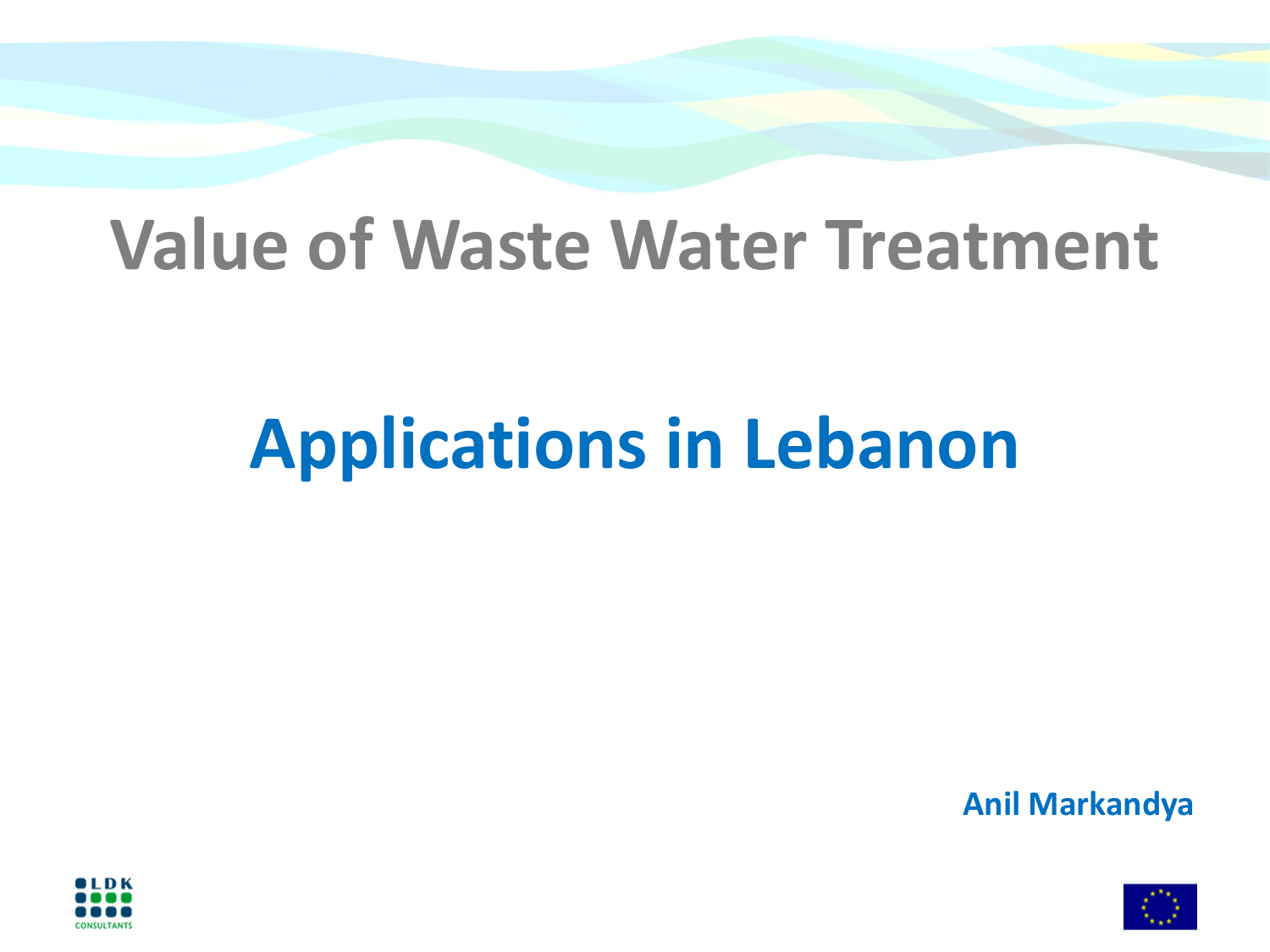#### **Costs of untreated waste water discharges**

- **1. Damages to freshwater ecosystems (CV, loss of fishery)**
- **2. Damages to coastal ecosystems (CV, loss of fishery)**
- **3. Impacts of beaches and recreational use (CV)**
- **4. Damages to groundwater**
- **5. Damages to health (via exposure to water, dose response functions)**
- **6. For Lebanon estimates have been made of 1(Partly), 2,3, 5(Partly).**
- **7. In the material I gave I did not include some data on item 1.**



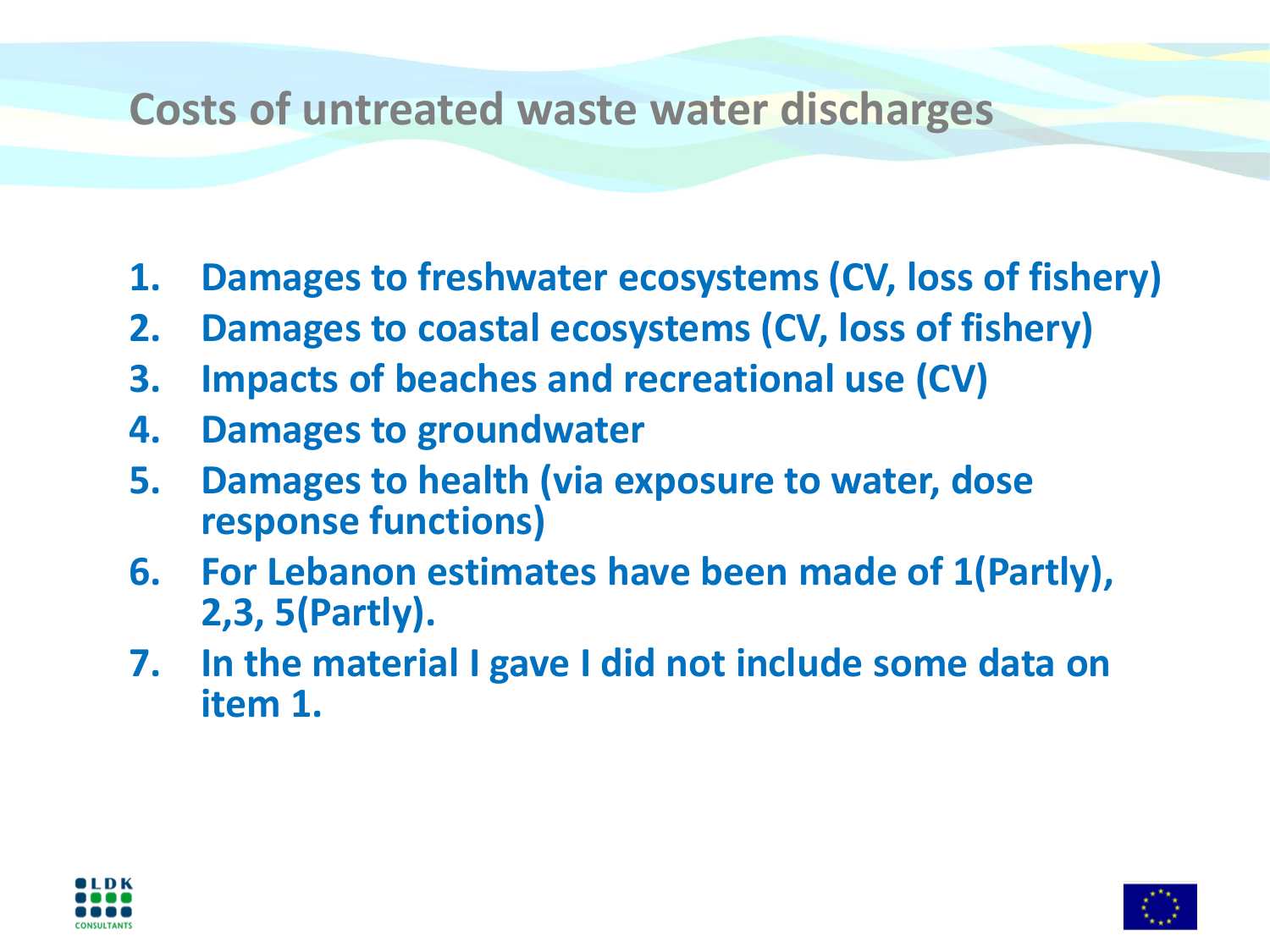**Example of costs from untreated wastewater on** 

**freshwater ecosystems**

**LEBANON** 

## **COST ASSESSMENT** OF WATER RESOURCES DEGRADATION **OF THE LITANI BASIN**



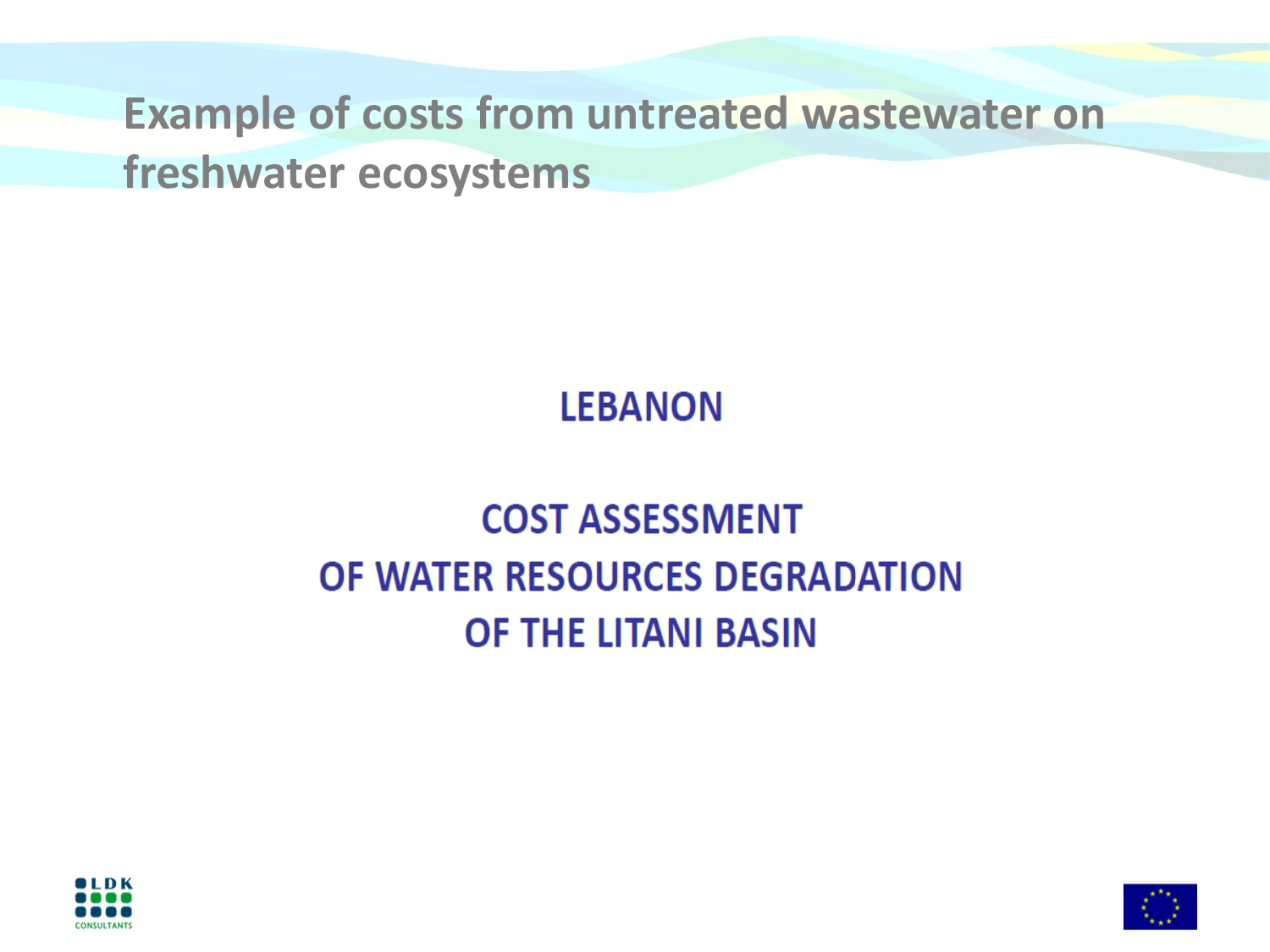## **Damages to freshwater ecosystems: Benefit Transfer**

- **For the Upper Litany Basin consultants used a benefit transfer approach to value the damages done by not meeting.**
- **They refer to damages done by discharge of domestic sewage, industrial effluents, mining as well as runoff due to nitrates and pesticides used in agriculture.**
- **They note: "it is very difficult to assess the degradation of water quality by impact. Thus, using a contingent valuation surveys to derive the revealed preference (willingness to pay) of users to gauge the restoration of desired resource. This method is based on a transfer of benefits."**



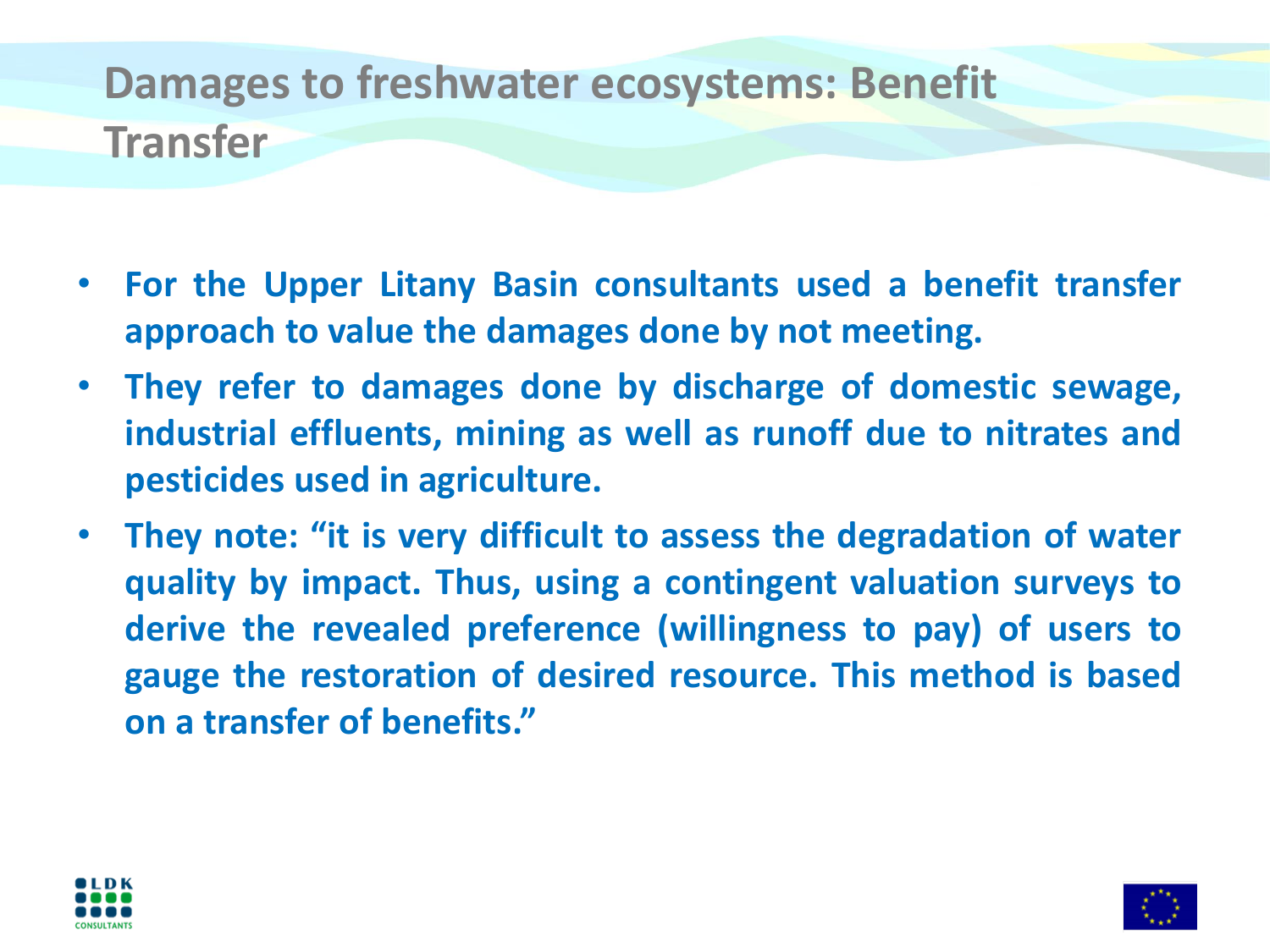#### **Benefit Transfer**

- **In the EU studies have been done to estimate the WTP to improve water quality that meets different standards and different improvements.**
- **They took a study from the UK (Baker et al., 2007) which had estimated WTP as a function of water quality in English Rivers. The function included households income, education etc.**
- **They then used that function for Lebanon. They say: "In order to transfer the benefit functions from Baker et al. (2007), the following variables have been adjusted from the original model:**
	- Current fresh water quality levels in Lebanon (below standards);
	- Average income levels per household in Lebanon (World Bank);
	- Education levels in Lebanon (World Bank);
	- Population number, Household Gender composition and Household occupancy in Lebanon (World Bank);
	- Other socio-economic data: GDP in local currency and PPP conversion factors in Lebanon (World Bank).



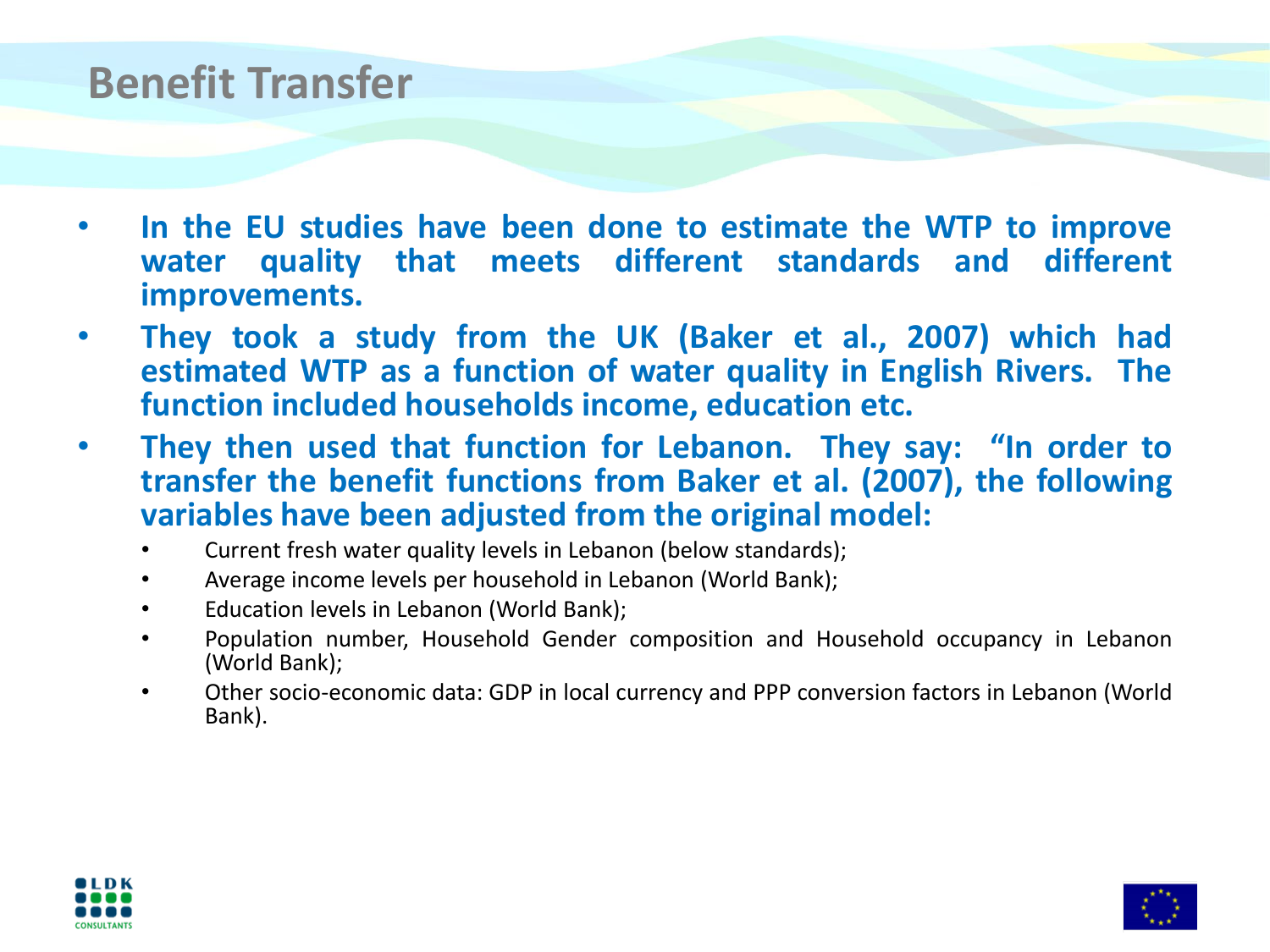### **WTP for different improvements in water quality**

#### Table A3.2 WTP per Household Based on Payment Card and Dichotomous Choice Benefit Transfer, 2012

| <b>WTP</b> | <b>HH</b><br>number | Scenario 1<br><b>33% Successive</b><br><b>Improvement</b><br>after 9 years, 15 years<br>and 20 years<br>(CL: 95%; CI ±2.5%) |     |      | <b>Scenario 2</b><br>50% Improvement after<br>9 years, 30% after 15<br>years and 20% after 20<br>years<br>(CL: 95%; CI ±2.5%) |     |      | <b>Scenario 3</b><br>100% Improvement<br>after 9 years<br>(CL: 95%; CI ±2.5%) |     |      |
|------------|---------------------|-----------------------------------------------------------------------------------------------------------------------------|-----|------|-------------------------------------------------------------------------------------------------------------------------------|-----|------|-------------------------------------------------------------------------------|-----|------|
|            | #                   | US\$/year                                                                                                                   |     |      | US\$/year                                                                                                                     |     |      | US\$/year                                                                     |     |      |
|            | 2008                | 2012                                                                                                                        |     |      | 2012                                                                                                                          |     |      | 2012                                                                          |     |      |
|            |                     | Low                                                                                                                         | Mid | High | Low                                                                                                                           | Mid | High | Low                                                                           | Mid | High |
| Total      | 4.23                | 50                                                                                                                          | 115 | 181  | 54                                                                                                                            | 124 | 193  | 62                                                                            | 143 | 224  |

lote: \$PPP GDP per capita was used to adjust income differential between the UK and Lebanon, and the income elasticity is onservatively considered at 1.



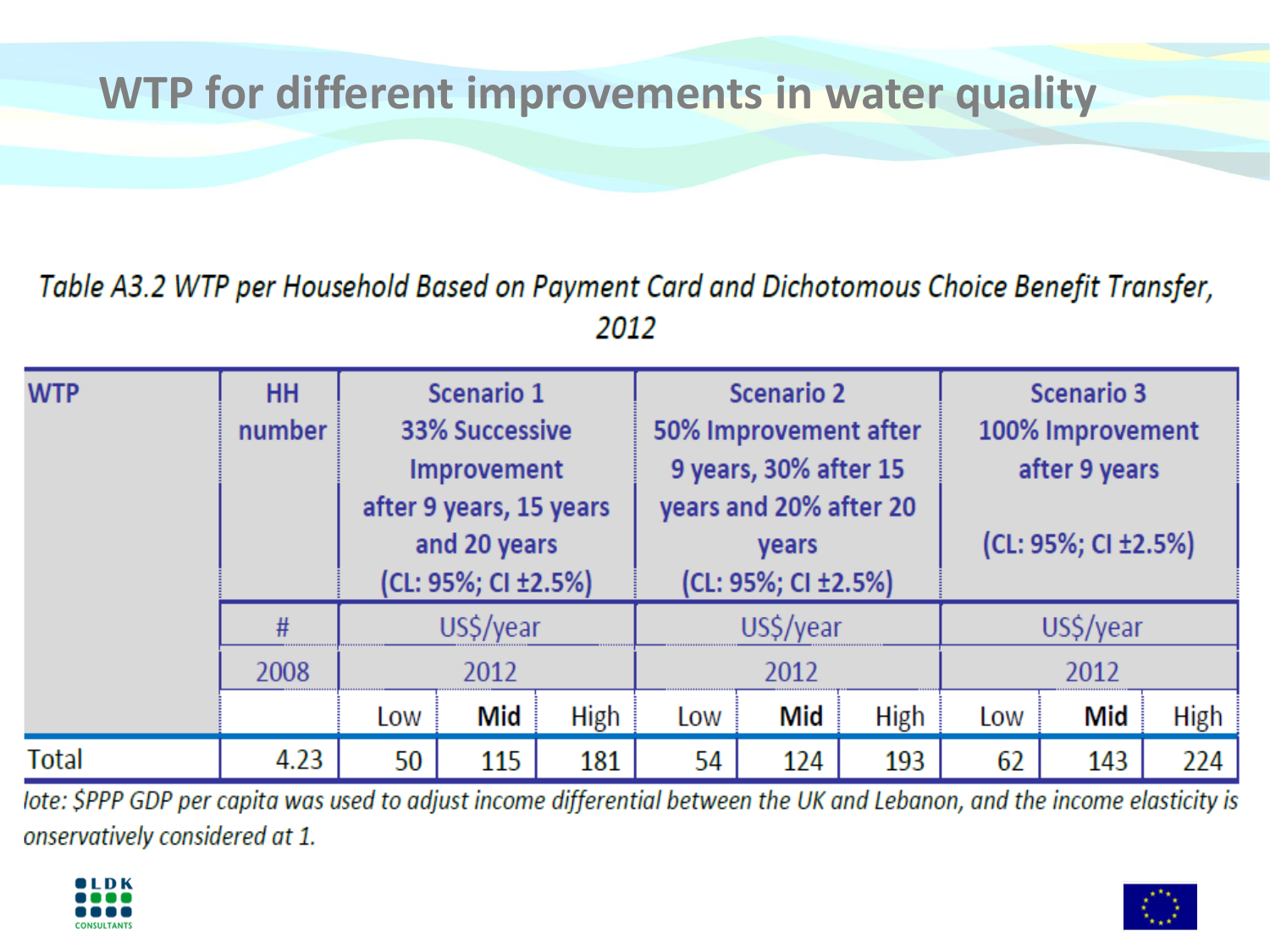

- **Transfer is acceptable as a process but we have to be careful.**
- **Are there cultural factors involved?**
- **UK Lebanon. Are water bodies used for similar functions?**
- **And use of CV is problematic when people may not know effects of water water (e.g. on health).**